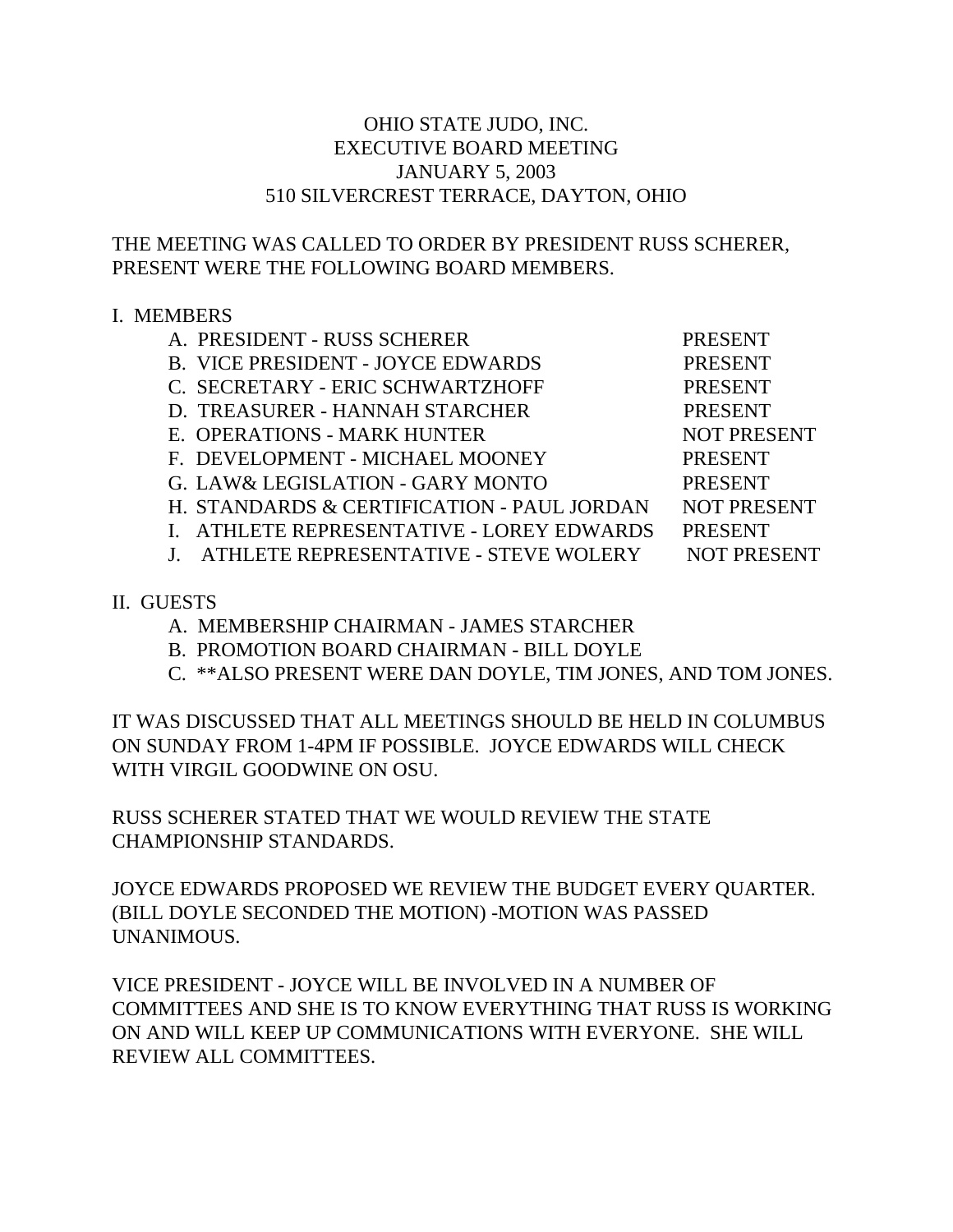SECRETARY- ASKS THAT EVERYONE TURN IN A WRITTEN REPORT SO COMMUNICATIONS ARE CLEARER. RUSS WILL REVIEW ALL MINUTES.

TREASURER- NEED ANNUAL AUDIT/REVIEW OF FINANCES.

OPERATIONS - NEED TO EXPAND WEB-SITE WITH MORE INFORMATION (SPECIFICS - CLUBS, TOURNAMENTS, DOCUMENTATION, REGISTRATION). JIM STARCHER WAS REAPPOINTED REGISTRATION CHAIRMAN.

DEVELOPMENT - STATE TEAM PROGRAM - (DANIEL DOYLE WAS APPOINTED HEAD COACH BY RUSS SCHERER). A COMMITTEE WILL BE SET UP TO WORK ON INTER-CLUB LEAGUE COMPETITION, AND TO SET RULES.

STANDARDS AND CERTIFICATIONS - EXPAND KATA COMPETITION AND CLINICS AROUND THE STATE. RUSS WANTS PAUL TO RUN FOR CHAIRMAN OF THE OSJI REFEREE CERTIFICATION COMMITTEE. BILL DOYLE WAS APPOINTED PROMOTION BOARD CHAIRMAN. APPLICATIONS AND QUESTIONNAIRES WERE SENT OUT TO 4TH DEGREE BLACK BELTS AND ABOVE FOR POSITIONS ON THE PROMOTION BOARD. RUSS IS CHECKING WITH THE NATIONAL OFFICE FOR NUMBER OF MEMBERS ON THE PROMOTION BOARD, AND PROMOTION REGULATIONS SO THAT WE CAN REVIEW OSJI GUIDELINES. THE PRESIDENT WILL APPOINT 7 PEOPLE TO THE PROMOTION BOARD. PAUL WILL WORK WITH CERTIFICATIONS OF COACHES, KATA JUDGES, AND TEACHERS.

LAW & LEGISLATION - THE NUMBER 1 PRIORITY IS TO CHECK ON 501-3(C) TO SEE IF THAT IS THE DIRECTION THAT OSJI WANTS TO GO. ANY BYLAW CHANGES HAVE TO BE TURNED INTO LAW & LEGISLATION IN WRITING BEFORE THE BOARD MEETING TO MAKE SURE IT IS NOT IN CONFLICT WITH USJI OR OTHER PORTIONS OF THE OSJI BYLAWS. GARY IS THE PARLIAMENTARIAN, WHO ASSURES THE MEETING IS RUN ACCORDING TO THE BYLAWS AND ROBERTS RULES OF ORDER. A MOTION HAS TO BE MADE AND SECONDED BEFORE THERE IS ANY DISCUSSION OR VOTE.

ATHLETE REPRESENTATIVES - ARE TO REPRESENT THE INTERESTS OF ALL ATHLETES. LOREY WANTS ATHLETES TO KEEP IN TOUCH ABOUT SPECIAL TRAINING CAMPS, REWARDS, AND TOURNAMENT RESULTS.

THE EXECUTIVE BOARD MEETINGS ARE OPEN TO ALL MEMBERS, BUT ONLY INDIVIDUALS ON THE EXECUTIVE BOARD HAVE A VOTE, OR A VOICE IN THE MEETING. PARTS OF THE MEETING CAN BE CLOSED WHEN DISCUSSING AN INDIVIDUAL OR ORGANIZATION.